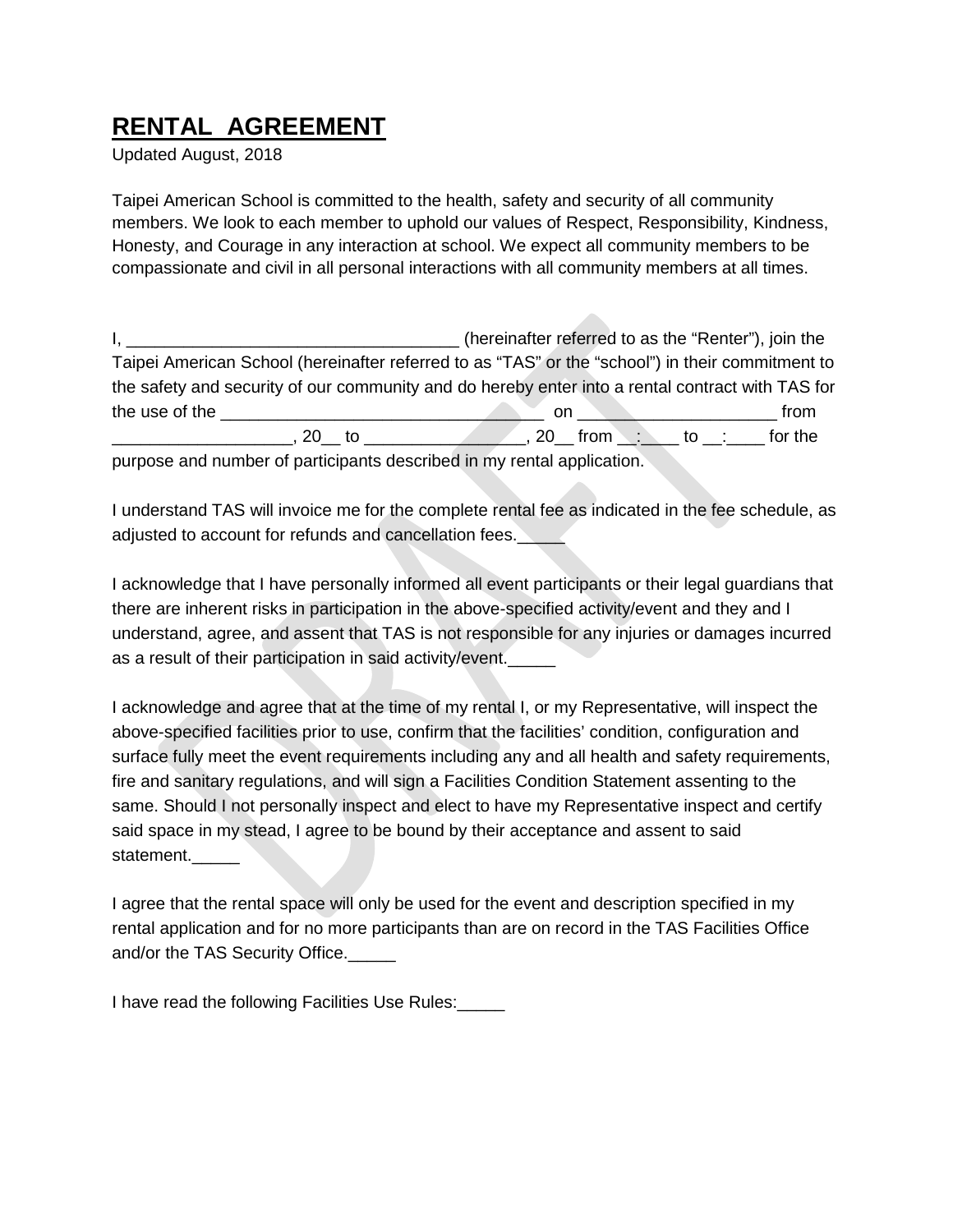## Facilities Use Rules

Updates August, 2018

- 1. The Renter shall comply with all Taiwanese laws and regulations related to the use of TAS facilities. Violations of Taiwanese law will result in immediate loss of rental privileges without appeal. (TAS Values: Honesty, Safety & Security)
- 2. The Renter is solely responsible for supervising their employees, representatives, contractors and event participants at the rented facility during the event. (TAS Values: Responsibility, Respect, Safety & Security)
	- a. TAS is not responsible for providing supervision. TAS reserves the right to evict individuals from the facility during the event if their conduct is deemed to be detrimental in any way.
- 3. Adult supervision must be present in all facilities when in use. Students are not allowed to use facilities without adult supervision. (TAS Values: Responsibility, Safety & Security)
	- a. Two adults must be present; additionally all Renters must maintain an appropriate adult to student ratio consistent with TAS divisional standards.
	- b. If the designated adult supervisors are not present, students must wait until the supervisors have arrived before accessing the rented facilities and/or engaging in event activities.
- 4. The Renter is solely responsible for the safety of their employees, the participants, or contractors present at the facility and adjoining property of TAS in relation to the event. (TAS Values: Responsibility, Safety & Security)
- 5. The Renter or an adult supervisor shall immediately report to the facilities office, security office, or sports support staff any personal injuries or property damage arising at any time during, arising out of or in any way connected with the Renter's use or occupancy of the facility and/or TAS campus. (TAS Values: Honesty, Safety & Security)
- 6. The Renter shall indemnify, defend and hold harmless TAS, its Board of Directors, its employees and representatives from any and all losses, costs, expenses, claims, liabilities, actions or damages, including liability for injuries to any person or persons or damage to property arising at any time during, arising out of or in any way connected with the Renter's use or occupancy of the facility and/or TAS campus, unless solely caused by gross negligence or willful misconduct of TAS. (TAS Values: Responsibility)
- 7. The Renter waives any right of recovery against TAS, its Board of Directors, its employees or representatives for fires, floods, earthquakes, civil disturbances, regulation of any public authority and other causes beyond their control. The Renter shall not charge results of "acts of God" to TAS or its officers, employees or agents. (TAS Values: Responsibility)
- 8. The Renter waives any right of recovery against TAS, its Board of Directors, its employees or representatives for indemnification, contribution or declaratory relief arising out of or in any way connected with the Renter or their authorized participants' use or occupancy of the facility, even if TAS, its officers, employees or agents seek recovery against the Renter. (TAS Values: Responsibility)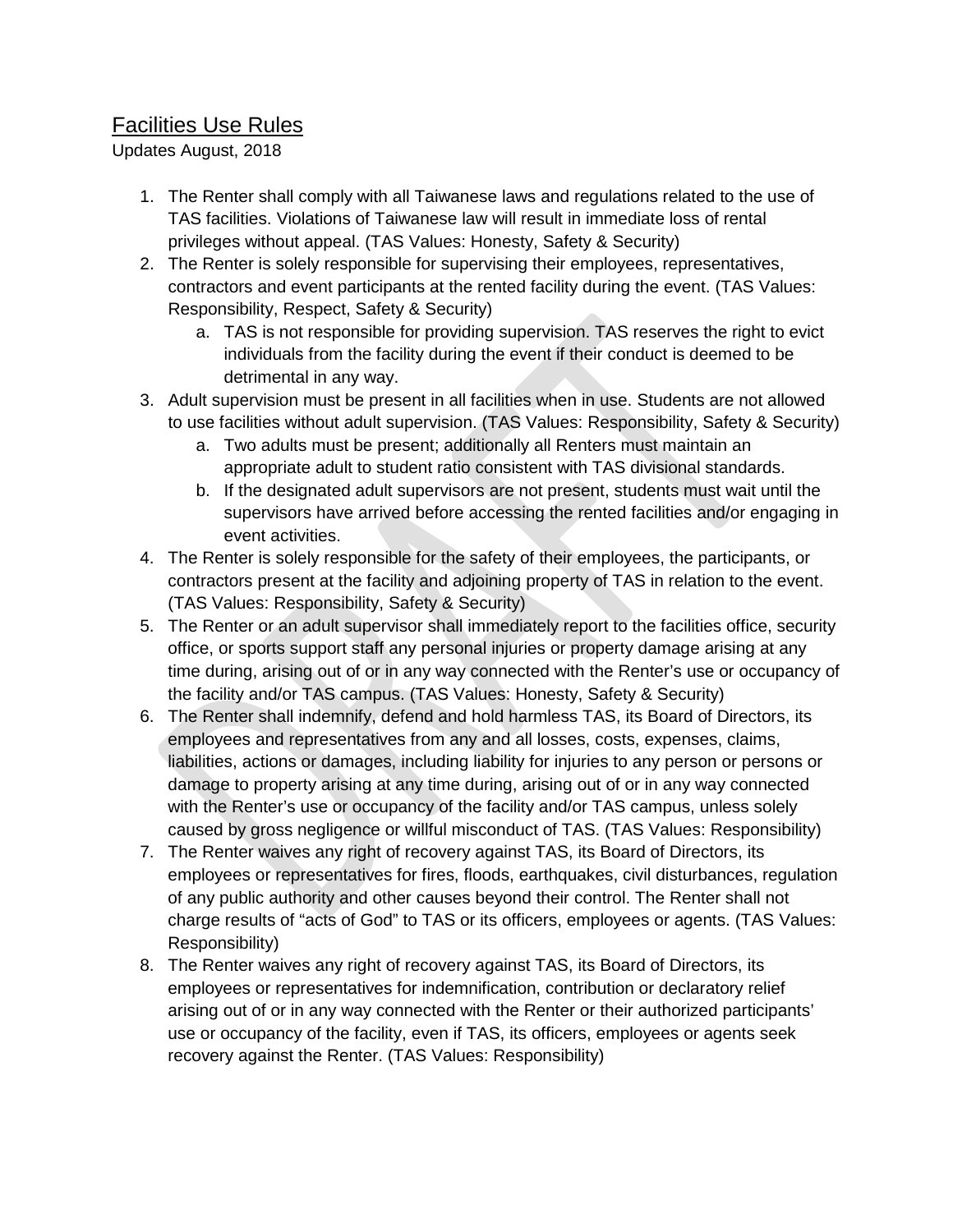- 9. Food and drink (other than water) are not allowed inside gymnasiums or on the athletic fields. (TAS Values: Respect, Safety & Security)
- 10. Facilities are to be returned to their original condition upon conclusion of the rental period. (TAS Values: Respect, Responsibility, Kindness)
	- a. The Renter shall be responsible for all event clean-up of the facility at the end of the rental.
	- b. The Renter shall pick up, bag, and remove all trash generated by all activity in any way connected with their use of the facility, leaving the facility and the TAS campus clean and free of all trash and litter associated with the rental.
	- c. TAS, at its sole discretion, may require cleaning or other personnel for the event. The Renter shall be responsible for any and all personnel costs on a cost recovery basis. In the event the excessive cleaning is necessary, the Renter shall be charged for any and all janitorial and/or repair fees incurred by TAS as a result on a cost recovery basis.
- 11. The Renter shall be responsible for any and all damage to the facility and/or its contents and to the adjoining property of TAS during the use, excluding normal wear and tear. In the event the damage occurs, the Renter shall be charged for any and all repair/replacement fees incurred by TAS as a result of same and these fees shall be billed to the Renter on a cost recovery basis. (TAS Values: Honesty, Responsibility)
- 12. The Renter shall not admit a larger number of participants than indicated in their rental application without notifying the TAS Facilities Office in writing or email and without the registered adult supervisor notifying TAS Security upon arrival. (TAS Values: Honesty, Responsibility, Safety & Security))
- 13. TAS facilities are available for rent to TAS students, parents and alumni. (TAS Values: Honesty, Respect, Safety & Security)
	- a. Non-TAS security ID card holders are not permitted to use rented TAS facilities, even if accompanied by a valid TAS security ID card holder. No "guests" (persons with no official connection to or with TAS) are allowed.
	- b. All private outside coaches must successfully complete the TAS pre-approval process and receive a TAS security ID card.
- 14. All outside coaches and TAS students must abide by TAS and IASAS guidelines governing non-league play and unofficial/non-sponsored team and/or individual activities. (TAS Values: Honesty, Courage)
- 15. There are three rental periods per TAS school year: fall (first) semester, spring (second) semester, and summer break. Exact dates for these seasons will vary each year and will be provided by the Facilities Office. (TAS Values: Respect)
- 16. Renters with existing rental recurrences may roll their reserved time slot into the next rental period.
- 17. Renters may rent a specific time slot for an entire rental period, but are limited to one, 90 minute time slot per week. Single use/one-time rentals can be made for available/open facility time slots. (TAS Values: Respect, Kindness)
- 18. Facilities are not available to rent on days when the school campus is closed (including Autumn Break, Thanksgiving Break, Winter Break, Chinese New Year Break, Spring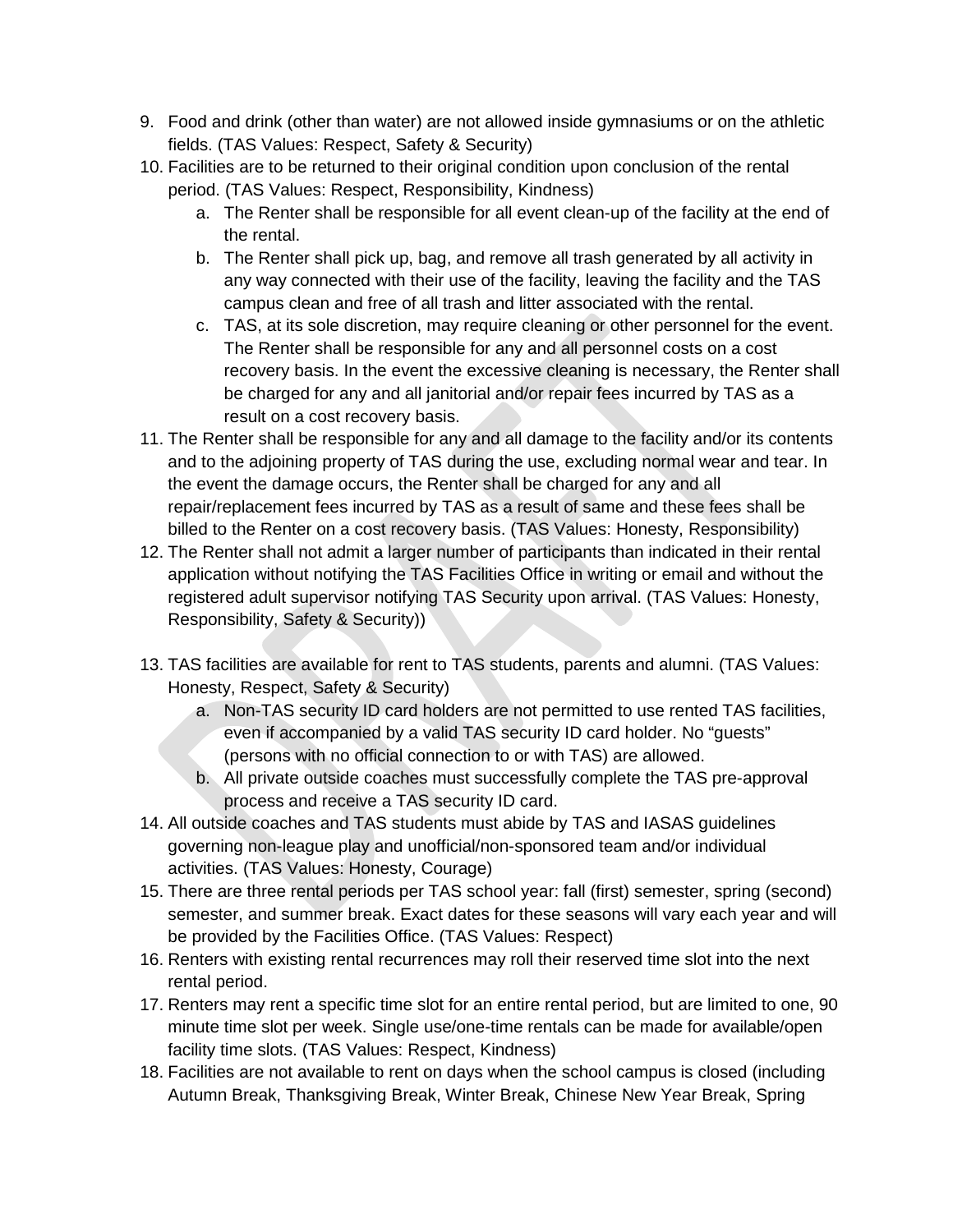Break, and any other school calendar holidays), be these closures planned or unplanned. (TAS Values: Safety & Security)

- 19. Single time Renters will be invoiced the appropriate rental fees after their event has concluded. Recurring Renters will be invoiced at the end of each rental period for their facilities use. All rental fees shall be remitted to the TAS Cashiers' Office. (TAS Values: Honesty, Responsibility)
- 20. Instances where TAS must eliminate a previously approved rental occurrence will not result in a cancellation fee neither will a rental fee be assessed. (TAS Values: Honesty)
- 21. Rental reservations are non-transferable. (TAS Values: Honesty)
	- a. Under no circumstances shall the Renter sublet to any other organization or individual the use the rented facility for the period for which the Renter has contracted it.
	- b. The Renter is an independent contractor and not a representative or employee of TAS and as such has no authority whatsoever.
- 22. Rental facilities' usage must be consistent with the description submitted in their rental application. (TAS Values: Honesty, Safety & Security)
- 23. In instances where individuals not in the Renter's party are using rented TAS facilities, Renters should immediately contact TAS authorities. It is not the responsibility of Renters to ask unauthorized users to vacate the premises, that is the job of TAS authorities and TAS Security personnel. (TAS Values: Respect, Safety & Security)
- 24. The Renter shall permit any TAS employees or representatives access to the rented space and to observe the event described in the Renter's event application. (TAS Values: Respect, Safety & Security)
- 25. TAS usage has priority in facilities. (TAS Values: Respect)
	- a. If a school activity runs into a rented reservation time, Renters will need to wait until the school event is completely finished and all competitors, coaches, students, and personnel have exited before using the facility.
	- b. All reservations will end at the scheduled time, even if the reservation was delayed by a TAS event.
	- c. The Facilities Office will make every effort to notify Renters of delays due to a school competition or event, and a prorated refund of the rental fees will be issued for delays of more than 15 minutes.
- 26. Facility Renters are not allowed access to rented spaces before their reserved time slot even if the space is not being used. All reservation occupants must vacate the rented facilities at the completion of their rented time slot, even if the space is open after their reserved time. (TAS Values: Honesty, Responsibility, Safety & Security)
- 27. Rented time slots are inclusive of setup and take-down of equipment. (TAS Values: Honesty, Respect)
	- a. Renters are not allowed to set up equipment, nets, etc. until the start of their officially rented time slot.
	- b. All take-down activities must be completed by the conclusion of the rented time slot.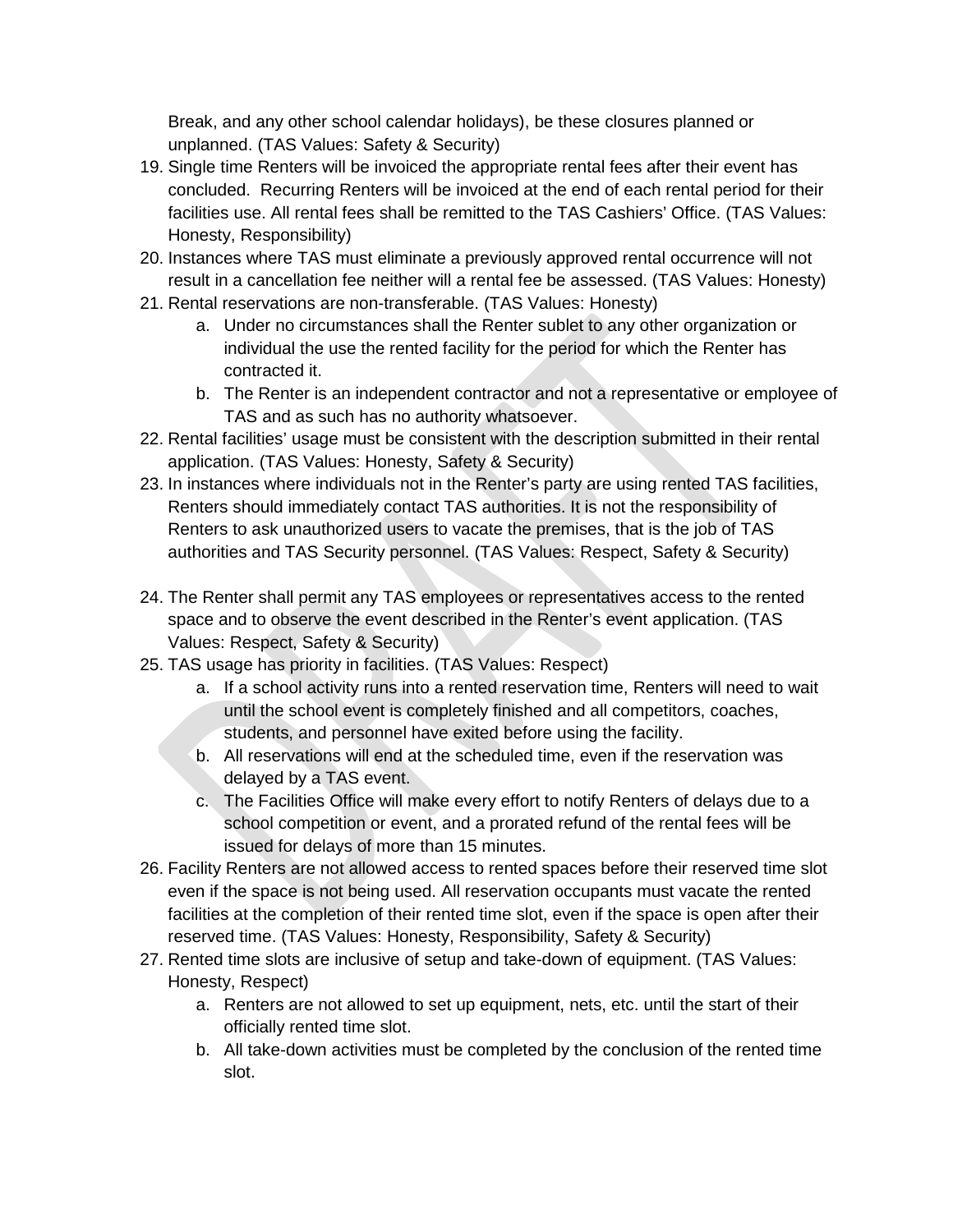- 28. Renters who will not be using their reserved time slot on any given day are to notify the Facilities Office. (TAS Values: Responsibility, Kindness)
- 29. Rental fee refunds will be issued for cancellations made two or more TAS business days in advance of the original reservation. Cancellations later than that time will be charged. Failure to show up for a rental reservation (without any prior cancellation notice) may result in the cancellation of future reservations. (TAS Values: Honesty, Responsibility)
- 30. The Renter shall not drive or permit to be driven nails, hooks, tacks, screws, poles, stakes or other forms of fasteners into any part of the facility and shall not make or allow to be made any alterations of any kind therein. (TAS Values: Respect, Safety & Security)
- 31. TAS will not set up, take down, or provide any equipment except for volleyball nets, badminton standards and basketball hoops. (TAS Values: Respect, Safety & Security)
	- a. Renters requesting use of volleyball nets or basketball hoops must make arrangements in advance through the Facilities Office.
	- b. TAS will allow Renter use of TAS's badminton standards but is not responsible for setting up or taking down said standards and said standards must be returned to the place they were found at the conclusion of the rental time period..
- 32. The Renter shall not store any equipment or materials at the facility without prior written approval of the TAS Facilities Office. (TAS Values: Respect)
- 33. The Renter shall not remove, relocate or take TAS 's property outside of the rented facility space for any reason without prior written approval from the TAS Facilities Office. (TAS Values: Respect, Safety & Security)
- 34. The Renter shall not use TAS's equipment, tools or furnishings located in or about the facility without prior written approval of the TAS Facilities Office. (TAS Values: Respect, Safety & Security)
- 35. The Renter shall not record, televise or broadcast the event or any portion thereof without prior written approval of the TAS Facilities Office. (TAS Values: Safety & Security)
- 36. Alcohol, smoking, gambling and/or drugs of any kind are not permitted at or during TAS facilities rentals. (TAS Values: Honesty, Respect, Safety & Security)
- 37. TAS may impose additional requirements as deemed necessary to protect the health, safety and/or welfare of Renters, students, faculty, staff, bystanders, employees, or any other person. (TAS Values: Safety & Security)
- 38. If the Renter violates any part of these Rules or reports false information to TAS, TAS may deny the Renter further use of the facility. (TAS Values: Honesty)
- 39. In instances of gross violations (as determined by TAS administration) of TAS Rules, Regulations, Policies, Standard Operating Procedures, the TAS Civility Clause and/or these Facilities Use Rules, a Renter may lose future bookings without prior warning. (TAS Values: Honesty, Safety & Security)
- 40. In instances of rental privilege revocation, a Renter may appeal by requesting, in writing, reinstatement of their rental privileges before the start of the next rental period. Reinstatement requests must be submitted to the Facilities Office and will be reviewed for approval or denial by TAS. (TAS Values: Respect, Kindness)